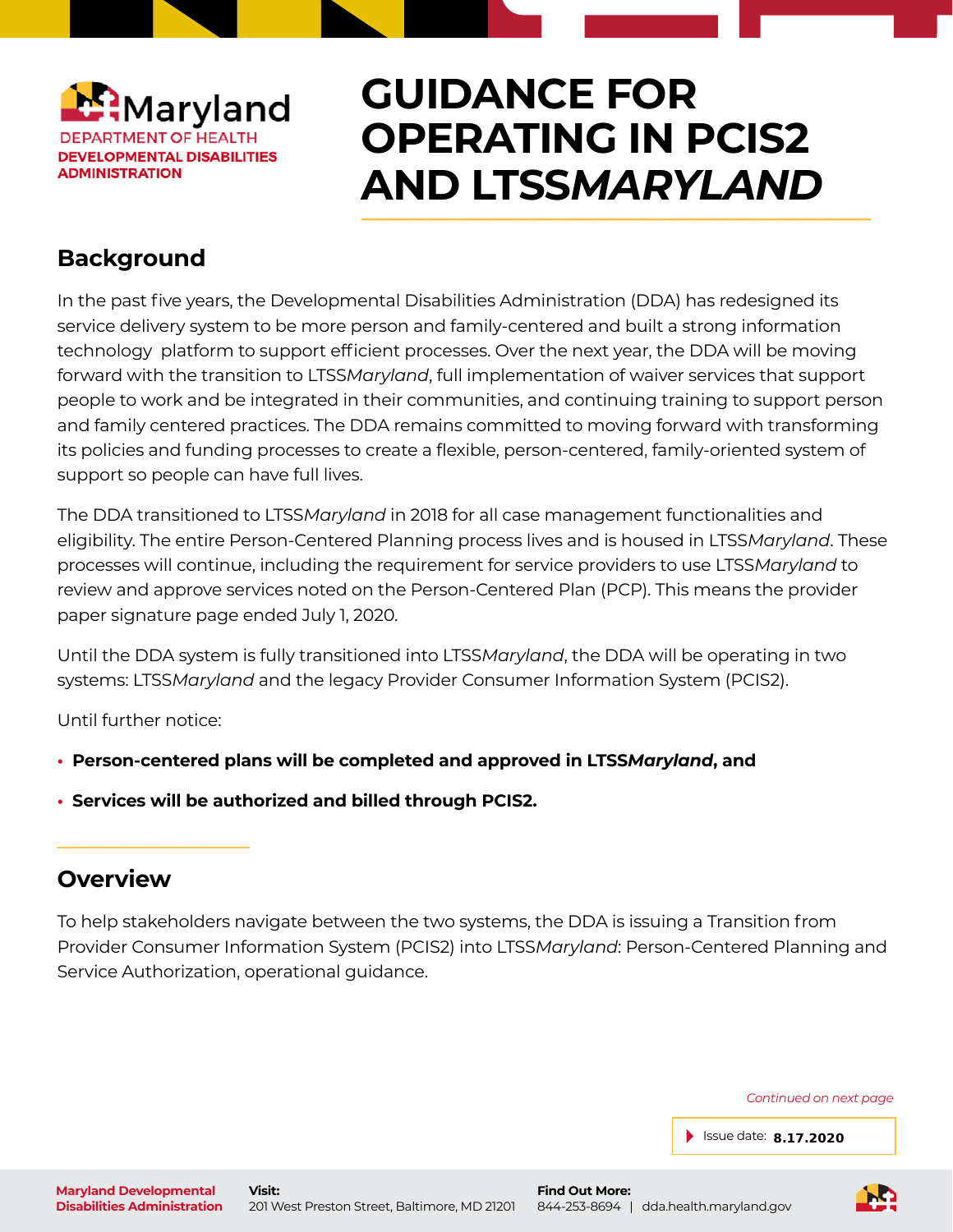All participants will follow the same process for requesting services in their Person-Centered Plan (PCP), which has been in place since August, 2018 when the new PCP process was launched in LTSS*Maryland*. While the Coordinator of Community Services (CCS) will continue to document services requested in the Detailed Service Authorization section of the Person-Centered Plan in LTSS*Maryland*, rates paid for the requested services and the overall authorized plan budget amount is based on rates in PCIS2.

**For providers and participants not participating in the fee-for-service pilot program, final authorization of services (and their approved scope, frequency, duration, and rates) by both the provider and the DDA will occur only in PCIS2. To cross-walk between LTSS***Maryland* **and PCIS2, the provider (or CCS for participants enrolled in self-directed services) must review the requested services in the PCP in LTSS***Maryland* **and then complete a [FY21 Cost Detail Tool](https://dda.health.maryland.gov/Documents/Fiscal/8.10.20/DDA%20Waiver%20Cost%20Detail%208.6.2020.zip) to apply the rates from PCIS2. If PCIS2 rates apply, then any services authorization by the provider or the DDA in LTSS***Maryland* **will not have any final legal effect, unless the provider and participant are participating in the fee-for-service pilot program.**

If the provider and participant are participating in the fee-for-service pilot program, then this guidance, for navigating between PCIS2 and LTSS*Maryland*, does not apply. These providers and participants will follow applicable guidance for the fee-for-service pilot program.

Below are some highlights of the information that is contained in the guidance. There is no change to billing procedures. In the Appendix is a chart that shows all of the services that will continue in LTSS*Maryland* and those that will continue to operate in PCIS2.

#### **Person-Centered Planning**

Existing Processes That Continue Through the Transition Period

The CCS, in coordination with the person and his or her support team, develops the person's person-centered plan (PCP) in LTSS*Maryland*, using the detailed service authorization process and listing the services available that would meet the person's assessed needs and preferences. The CCS also works with the person to select a provider for each service, and sends a service referral to the provider through LTSS*Maryland*. The provider must take action to accept or reject the referral within five (5) days. If no action is taken the referral expires and will need to be resent based on the participant's choice.

The person-centered planning process in LTSS*Maryland* requires month-by-month service planning. The CCS leads a conversation with the person and his or her support team to determine which services the person needs, the amount, and in which months services will be utilized. This is

*Continued on next page*

Issue date: **8.17.2020**

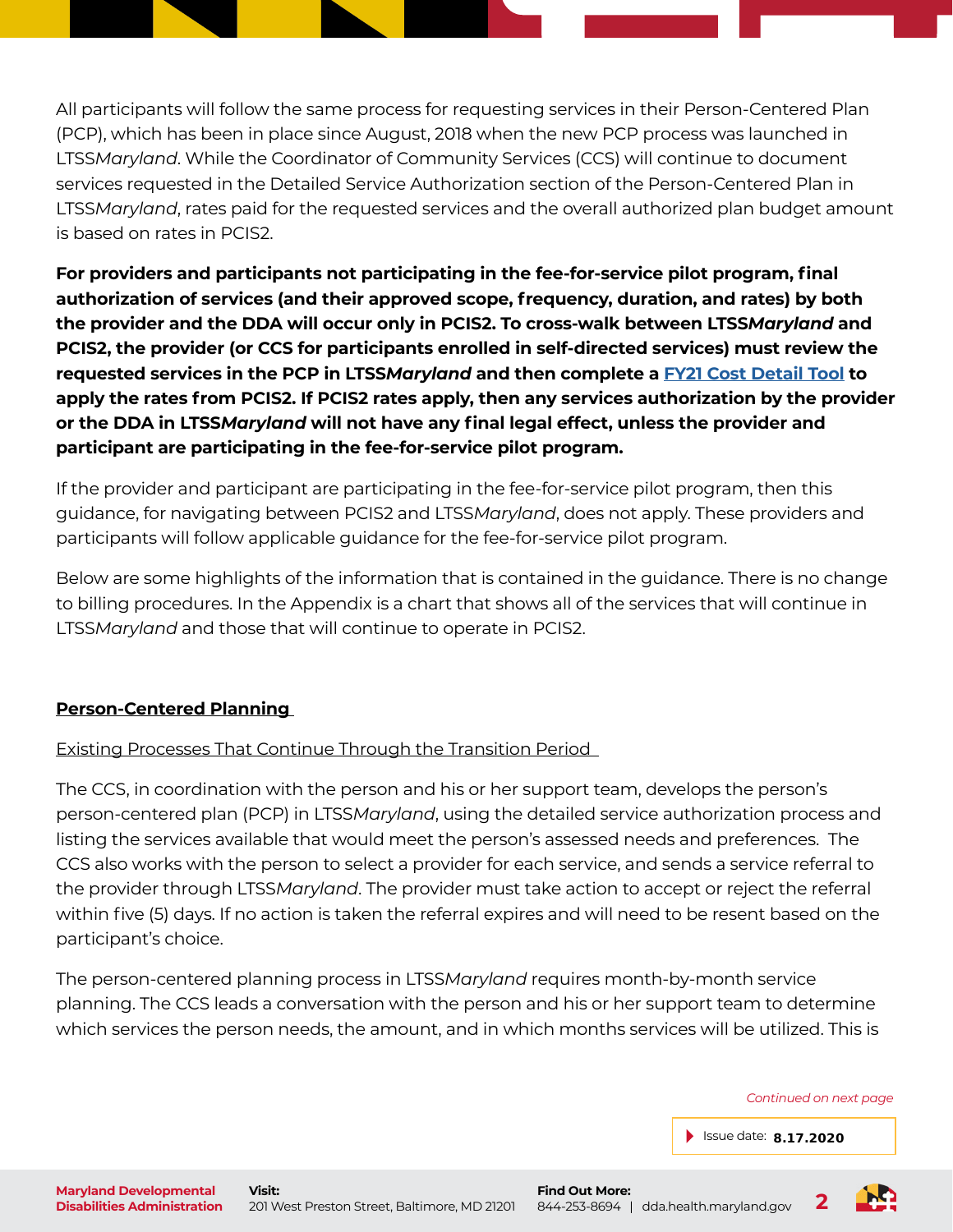different from PCIS2, where the total services are authorized for the year.

In the example below, the milestone BSS-Behavioral Assessment and BSS-Behavioral Plan services are checked each month to support the flexibility in service delivery and the provider's ability to bill in the actual month that the service was provided. Also, quarter hour unit BSS-Brief Support Implementation and BSS- Behavioral Consultation services have units of service across the entire plan year to support the person's needs and service flexibility.

Existing - 0 BSS - $\overline{J}$  $\overline{J}$  $\sqrt{ }$  $\sqrt{ }$  $\overline{\phantom{a}}$ \$1,346.64 Accepted 1/17/2020  $\overline{J}$  $\mathcal{I}$  $\mathcal{I}$  $\mathcal{I}$  $\overline{J}$  $\mathcal{I}$ 12/04/2019 Behavioral Assessment Existing - 8 BSS -\$1,346.64 Accepted 1/17/2020  $\checkmark$  $\checkmark$  $\checkmark$  $\checkmark$  $\checkmark$  $\checkmark$  $\checkmark$  $\checkmark$  $\checkmark$ 12/04/2019 Behavioral Plan  $\triangleright$  Existing -  $\bigcirc$  BSS -40 41 20 22 22 16 18 18 21 40 39 13 \$7,908.10 Accepted 1/17/2020 12/04/2019 Behavioral Consultation Existing - **O** BSS - Brief 22 23 20 9 8  $\mathbf{9}$  $\overline{9}$  $\overline{9}$  $\overline{9}$ 8  $\overline{9}$  $\overline{9}$ \$1,536.48 Accepted 1/17/2020 12/04/2019 Support Implementation

#### New Processes During the Transition Period

Once the services in LTSS*Maryland* are selected, the [FY21 Cost Detail Tool](https://dda.health.maryland.gov/Documents/Fiscal/8.10.20/DDA%20Waiver%20Cost%20Detail%208.6.2020.zip) must be completed which lists the comparable services that are available through PCIS2, including amount, duration, and scope for the PCP plan year. For new participants with no service provider selected, the CCS completes the [FY21 Cost Detail Tool.](https://dda.health.maryland.gov/Documents/Fiscal/8.10.20/DDA%20Waiver%20Cost%20Detail%208.6.2020.zip) For participants with selected providers, the provider completes the [FY21 Cost Detail Tool](https://dda.health.maryland.gov/Documents/Fiscal/8.10.20/DDA%20Waiver%20Cost%20Detail%208.6.2020.zip) and submits it to the CCS. For participants using the self-directed service delivery model, the CCS completes the [FY21 Cost Detail Tool](https://dda.health.maryland.gov/Documents/Fiscal/8.10.20/DDA%20Waiver%20Cost%20Detail%208.6.2020.zip) in addition to the self-directed budget. Please reference the below resources on service mapping between the two systems:

- **• [Meaningful Day Services Planning & Authorization](https://dda.health.maryland.gov/Documents/Transformation/At%20a%20Glance%20Documents/AAG-MeaningfulDayServicesPlanningAuthorization%202%20pager%20(2).pdf)**
- **[Personal Supports Service](https://dda.health.maryland.gov/Documents/Transformation/At%20a%20Glance%20Documents/AAG-PersonalSupportsServicePlanningAuthorizationv2.pdf)**
- **[Support Services Planning & Authorization](https://dda.health.maryland.gov/Documents/Transformation/At%20a%20Glance%20Documents/AAG-SupportServicesPlanningAuthorizationv2%20(2).pdf)**
- **[Residential Services Planning & Authorization](https://dda.health.maryland.gov/Documents/Transformation/At%20a%20Glance%20Documents/AAG-ResidentialServicesPlanningAuthorizationv2%20(1).pdf)**

After the CCS reviews and confirms with the person that the FY21 Cost Detail Tool meets their needs and preferences, they upload it in the PCP documentation section so that it is included with the PCP for submission to the Regional Office through LTSS*Maryland*.

*Continued on next page*

Issue date: **8.17.2020**



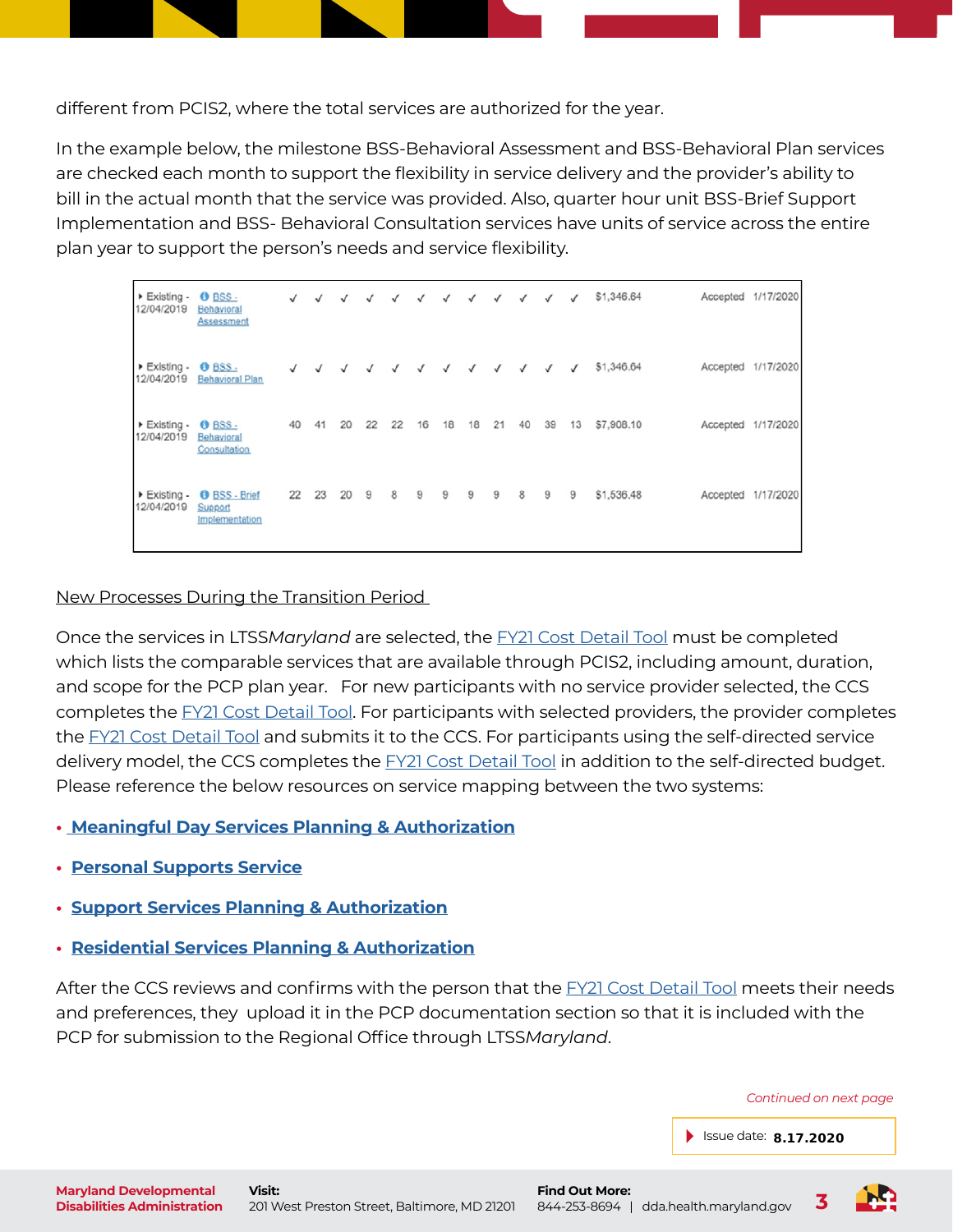

Dedicated hours in LTSS*Maryland* do not directly correlate to add-on hours in PCIS2. This is because there is a difference in how the rates are constructed.

In PCIS2, rates for Residential services and Supported Living in PCIS2 are based upon the person's matrix scores. Add-ons can be authorized in PCIS2 when a person needs more staffing support than what is included in the rate for the person's matrix. Dedicated hours are not available through PCIS2.

In LTSS*Maryland*, rates for Community Living-Group Home, Community Living - Enhanced Supports and Supported Living include shared hours based on the size of the home. There is also an option for shared overnight hours. In addition, "Dedicated hours" are used in LTSS*Maryland* when a person needs more staffing support than what is included in the service shared hours that are included in the base rate for the size of the home. These are hours that provide one-to-one or twoto-one staffing for a person.

As part of the person-centered planning process, there should be a discussion of the person's support needs and the number of hours available in the home. If the person's needs cannot be met through residential services base services hours, then a request for dedicated staff hours may be requested. Residential services dedicated hours are provided in either a 1:1 or 2:1 staff to person ratio based on the assessed need to support people with habilitation and community integration.

For people currently in Residential (Community Living - Group Home) and Supported Living services, there will be a consideration of whether the current authorization in PCIS2 continues to meet the person's needs. If the current authorization does not meet the assessed needs, additional service can be authorized.

#### **Meaningful Day Services: 1:1 and 2:1 Staffing**

In LTSS*Maryland*, if the participant's needs cannot be met by the Day Habilitation Small or Large Group services or Community Development Services (2- 4 person groups) then a request can be made for Community Development Services 1:1 / 2:1 Staffing Ratio or Day Habilitation 1:1 / 2:1 Staffing Ratio.

Meaningful Day 1:1 and 2:1 staffing hours service authorization can be directly mapped between LTSS*Maryland* 1:1 and 2:1 Staffing Ratio to PCIS2 1:1 and 2:1 add-on hours. However there is a difference in how the rates are constructed.

*Continued on next page*

Issue date: **8.17.2020**

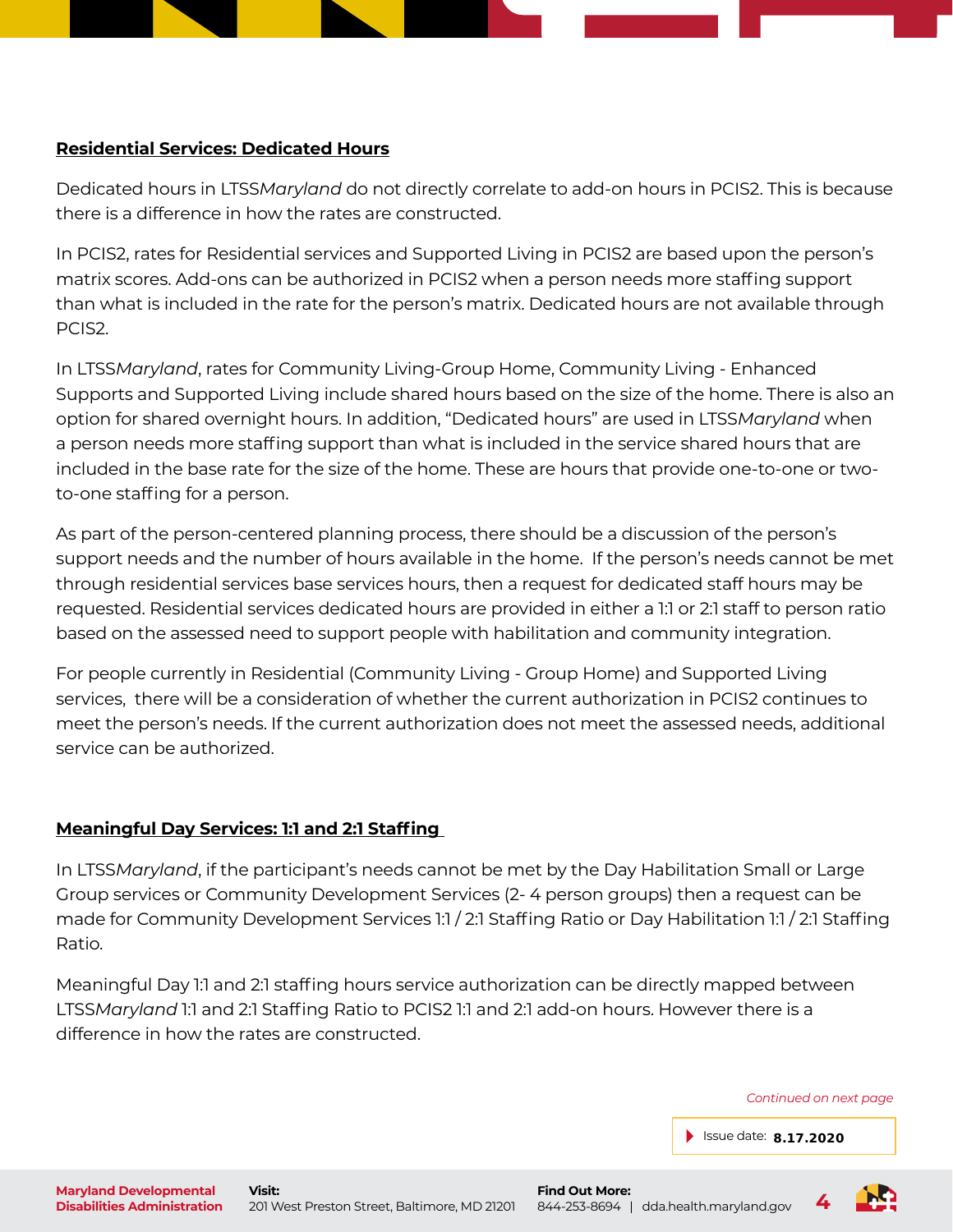Some Meaningful Day 1:1 and 2:1 staffing hours service authorization can be directly mapped between LTSS*Maryland* 1:1 and 2:1 Staffing Ratio to PCIS2 1:1 and 2:1 add-on hours. However there are a few differences for some services and how the rates are constructed. LTSS*Maryland* includes 1:1 and 2:1 Staffing Ratios for Community Development Services and Day Habilitation. PCIS2 includes Add-ons that can be associated with Supported Employment, Employment Discovery & Customization, Career Exploration, Community Development Services, and Day Habilitation. Rates in PCIS2 are based upon the participant's matrix scores. As noted above, the approved PCP and FY21 Cost Detail Tool will be used to authorize services in PCIS2 and therefore will capture add-on staffing needs for each Meaningful Day Service.

#### **Service Authorization: No Change to Existing Processes**

Once the Regional Office receives the PCP through LTSS*Maryland*, the Regional Office Program staff reviews the PCP along with the **FY21 Cost Detail Tool** to confirm that the services meet the person's assessed needs and support the person's outcomes. If approved, the Regional Office Fiscal staff then reviews and enters the information regarding amount, duration and scope of services from the FY21 Cost Detail Tool into PCIS2. The Regional Office then sends a letter to the person and the provider, describing the approved services in PCIS2.

#### **Self-Directed Service Delivery Model Budget Determination**

Self-directed budget allocations are based on the traditional service rates outlined in the approved PCP FY21 Cost Detail Tool. Once the PCP and associated FY21 Cost Detail Tool are approved, people who self-direct must then create their self-direct budget sheet. The self-directed budget sheet must include the DDA services authorized in the PCP based on the assessed need. The budget sheet is submitted to the Regional Office for approval. Once approved, the Regional Office will send a letter to the Financial Management Service (FMS) provider, notifying them of the approved budget.

#### **Service Invoicing and Billing: No Change to Existing Processes**

Providers continue to enter attendance and submit invoices for services that were authorized in PCIS2 and provided to the person. There is no change in current processes to certify attendance, invoice, or bill for services. Participants using the self-directed service delivery model submit invoices to the FMSagency. Please see the [Service Names, Units and Billing At a Glance chart](https://docs.google.com/document/d/1PJVx6iS-Kwbnu59SewBX2XYLrezJNehHzrJoX-yA2D4/edit) for a complete list of services, including billing information.

Issue date: **8.17.2020**

201 West Preston Street, Baltimore, MD 21201 **5**

**Find Out More:**

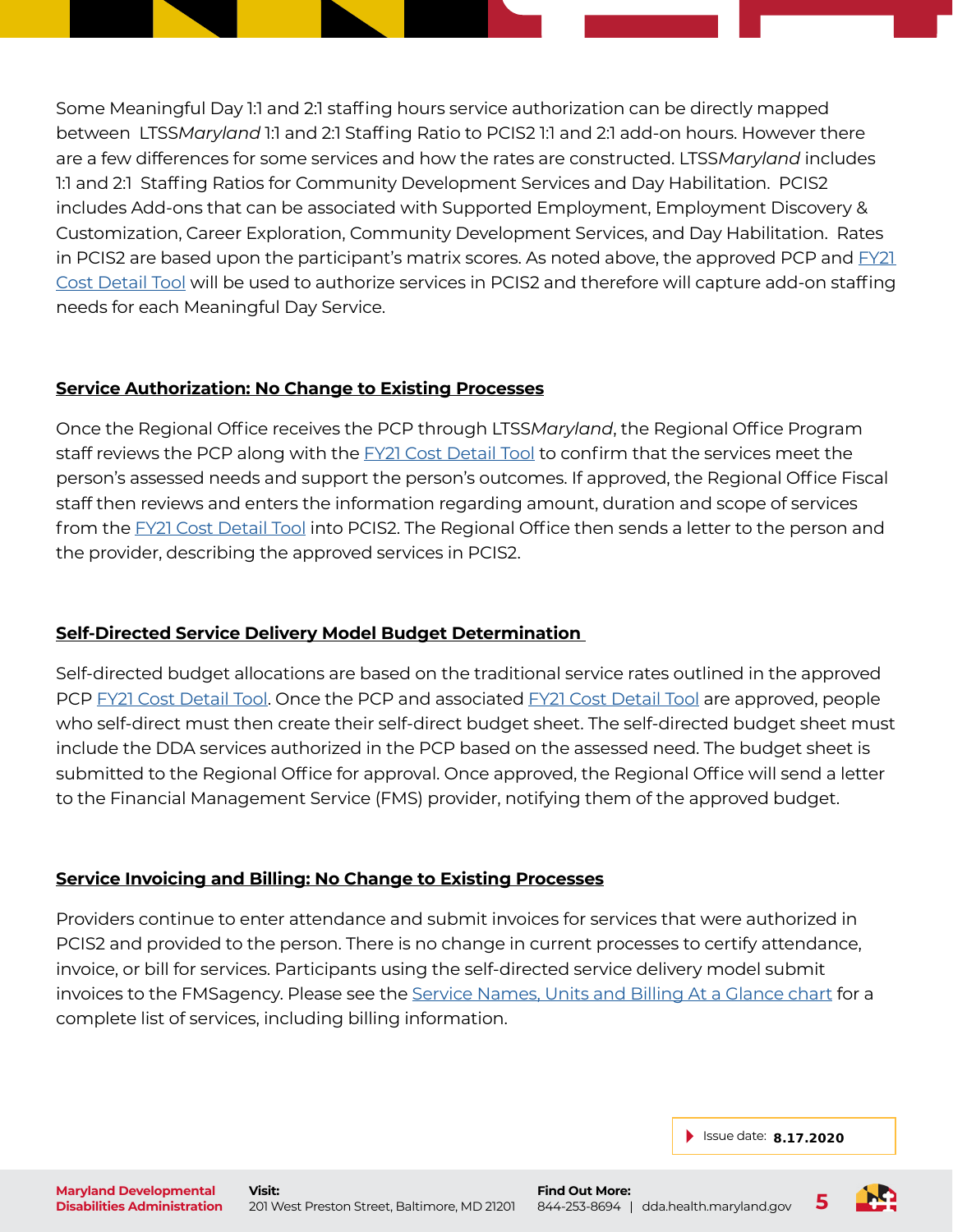

# **APPENDIX**



## **Table of Contents**

**\_\_\_\_\_\_\_\_\_\_\_\_\_\_\_\_\_\_\_\_\_\_\_**

- **Processes in LTSS***Maryland* **and PCIS2**
- **Services Names, Units and Billing in LTSS***Maryland* **and PCIS2**

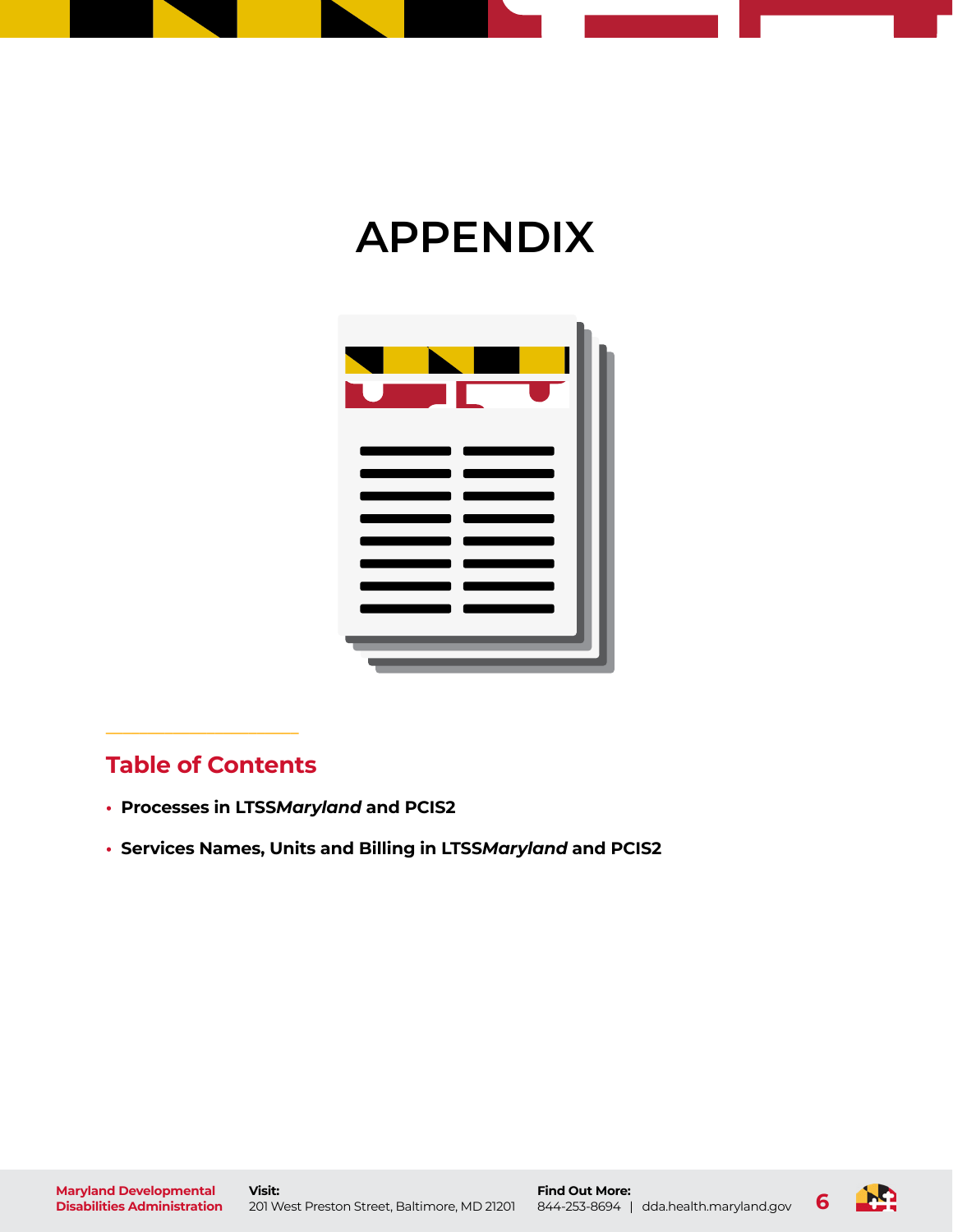#### **Processes in LTSS***Maryland* **and PCIS2**

Below is a list of all processes that will continue in LTSS*Maryland* and those that will continue to operate in PCIS2.

| <b>LTSSMaryland Processes</b><br>(Continuation of current practice)                                                                                               | <b>Legacy Processes</b><br>(Continuation of current practice)                                                                                                  |
|-------------------------------------------------------------------------------------------------------------------------------------------------------------------|----------------------------------------------------------------------------------------------------------------------------------------------------------------|
| DDA applications and eligibility                                                                                                                                  | Services for non-pilot participants will continue to be paid<br>through the PCIS2 and associated invoice processes using<br>existing services, units and rates |
| <b>DDA Waiver applications</b>                                                                                                                                    | The modified service funding plan request and cost detail<br>sheet will need to be used to request new or changes to<br>service authorizations                 |
| DDA assessments including the Health Risk Screening Tools<br>(HRST) and Support Intensity Scale (SIS) assessments                                                 | Providers will certify attendance for residential, meaningful<br>day, and personal supports services                                                           |
| Case management activities including comprehensive<br>assessments, monitoring and follow up, Community<br>Settings Questionnaires, activities, and progress notes | Invoices for non-fee payment system (FPS) services                                                                                                             |
| Person-Centered Plans (see additional detail below)                                                                                                               | Incident Reporting                                                                                                                                             |
| Provider service referral acceptance                                                                                                                              |                                                                                                                                                                |
| Pilot provider billing                                                                                                                                            |                                                                                                                                                                |
| Appeal letters                                                                                                                                                    |                                                                                                                                                                |

Issue date: **8.17.2020**

**Maryland Developmental Disabilities Administration**

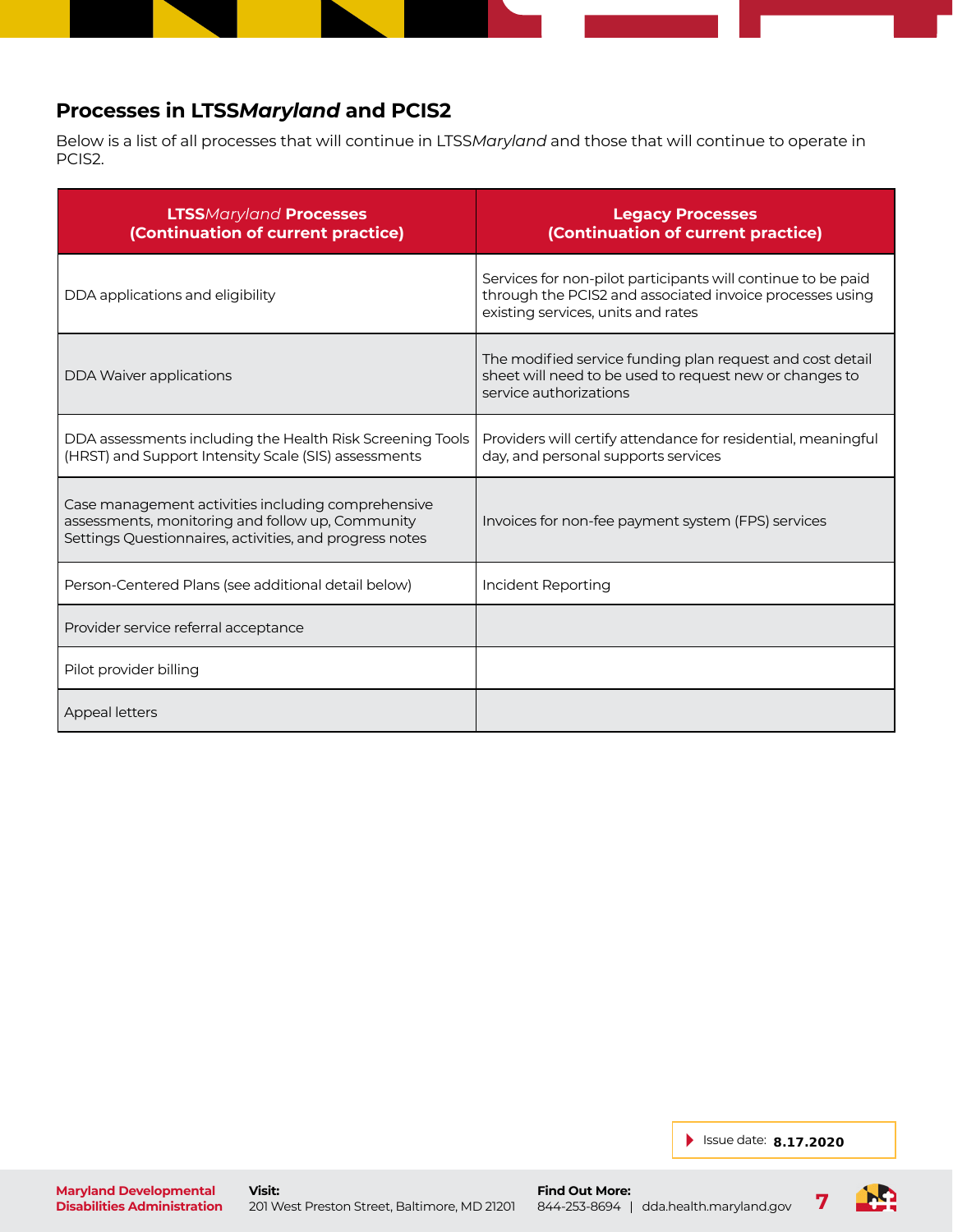## **Services Names, Units and Billing in LTSS***Maryland* **and PCIS2**

| <b>Service in LTSSMaryland</b>               | <b>Unit</b>               | <b>Service in PCIS2</b>                      | <b>Unit</b>               | <b>Billing for CP</b><br>Waiver*                                          | <b>Billing for FS and</b><br><b>CS Waivers*</b>        |
|----------------------------------------------|---------------------------|----------------------------------------------|---------------------------|---------------------------------------------------------------------------|--------------------------------------------------------|
| Assistive Technology and<br>Services         | Upper<br>Payment<br>Limit | Assistive Technology and<br>Services         | Upper<br>Payment<br>Limit | CP Non-FPS<br>Invoice/1500<br>Forms or<br><b>Flectronic</b><br>Submission | PCIS2 Invoice/1500<br>Form or Electronic<br>Submission |
| <b>BSS - Behavioral Assessment</b>           | Milestone                 | <b>BSS</b> - Behavioral<br>Assessment        | Milestone                 | CP BSS<br>Invoice/1500<br>Forms or<br>Electronic<br>Submission            | PCIS2 Invoice/1500<br>Form or Electronic<br>Submission |
| <b>BSS - Behavioral Consultation</b>         | 15 Minutes                | <b>BSS</b> - Behavioral<br>Consultation      | 15<br>Minutes             | CP BSS<br>Invoice/1500<br>Forms or<br>Electronic<br>Submission            | PCIS2 Invoice/1500<br>Form or Electronic<br>Submission |
| <b>BSS - Behavioral Plan</b>                 | Milestone                 | <b>BSS - Behavioral Plan</b>                 | Milestone                 | CP BSS<br>Invoice/1500<br>Forms or<br>Electronic<br>Submission            | PCIS2 Invoice/1500<br>Form or Electronic<br>Submission |
| <b>BSS - Brief Support</b><br>Implementation | 15 Minutes                | <b>BSS - Brief Support</b><br>Implementation | 15<br><b>Minutes</b>      | CP BSS<br>Invoice/1500<br>Forms or<br>Electronic<br>Submission            | PCIS2 Invoice/1500<br>Form or Electronic<br>Submission |

\*Billing instructions are for the traditional service delivery model. Self-directed services are billed through the Fiscal Management Service.

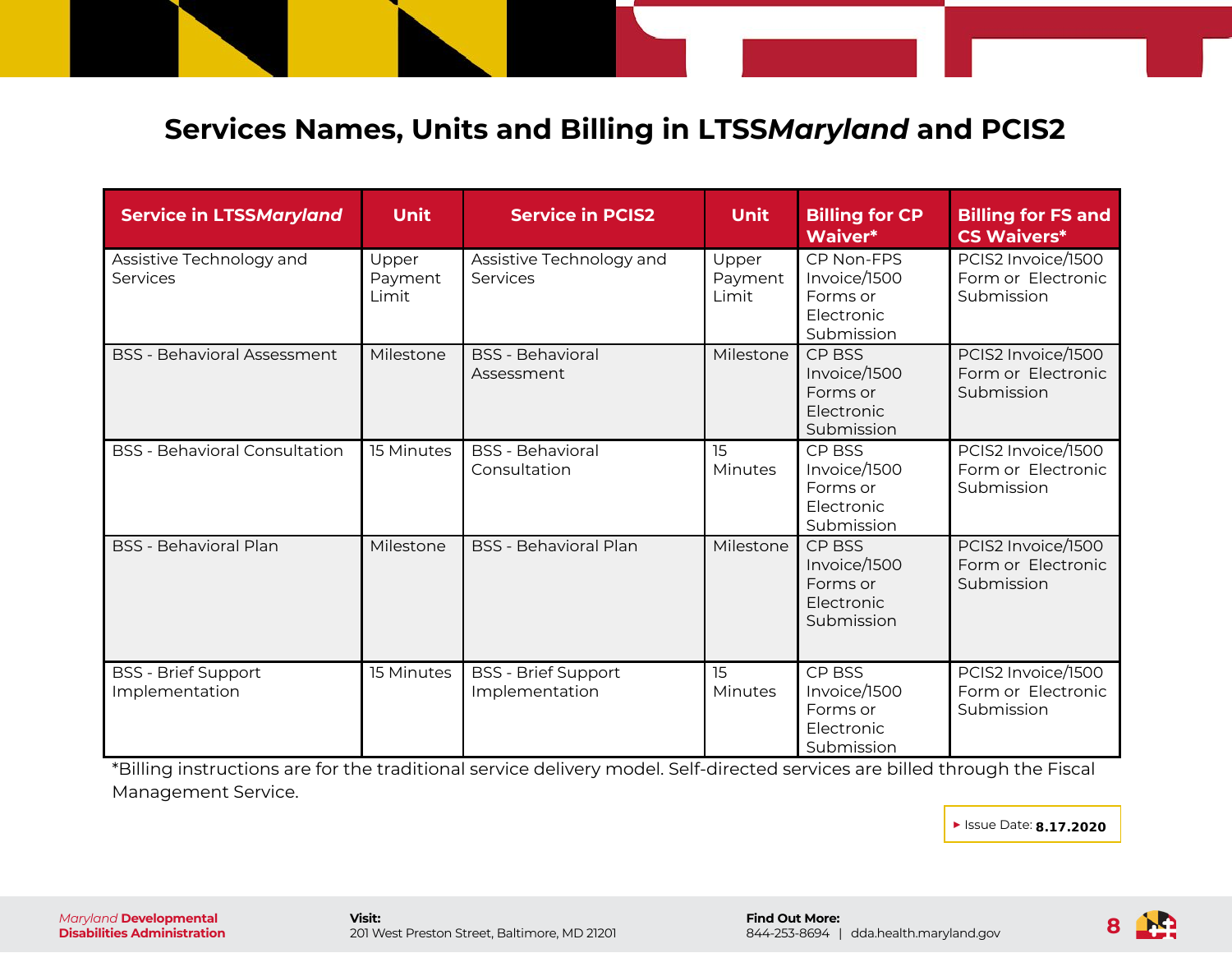| <b>Service in LTSSMaryland</b>                                                                                                    | <b>LTSS</b><br><b>Unit</b> | <b>Service in PCIS2</b>                                                                                                                                                                                     | <b>PCIS</b><br><b>Unit</b> | <b>Billing for CP</b><br>Waiver* | <b>Billing for FS and</b><br><b>CS Waivers*</b> |
|-----------------------------------------------------------------------------------------------------------------------------------|----------------------------|-------------------------------------------------------------------------------------------------------------------------------------------------------------------------------------------------------------|----------------------------|----------------------------------|-------------------------------------------------|
| <b>Career Exploration</b>                                                                                                         | Hour                       | <b>Career Exploration</b><br>(Community<br>Supports Waiver)<br>Supported Employment:<br><b>Career Exploration</b><br>(Community Pathways<br>Waiver)<br>Employment Discovery and<br>Customization            | Day                        | PCIS <sub>2</sub>                | PCIS <sub>2</sub>                               |
| Community Development<br>Services<br><b>Community Development</b><br>Services 1:1<br><b>Community Development</b><br>Services 2:1 | Hour                       | Community Development<br>Services<br>(plus add-ons for<br>individualized staffing<br>patterns)<br>(Community<br>Supports Waiver)<br>Community Learning<br><b>Services</b><br>(Community Pathways<br>Waiver) | Day                        | PCIS <sub>2</sub>                | PCIS <sub>2</sub>                               |
| Community Living - Enhanced<br>Support                                                                                            | Day                        | Not available                                                                                                                                                                                               | N/A                        | N/A                              | N/A                                             |
| Community Living - Group<br>Home                                                                                                  | Day                        | Residential                                                                                                                                                                                                 | Day                        | PCIS <sub>2</sub>                | N/A                                             |

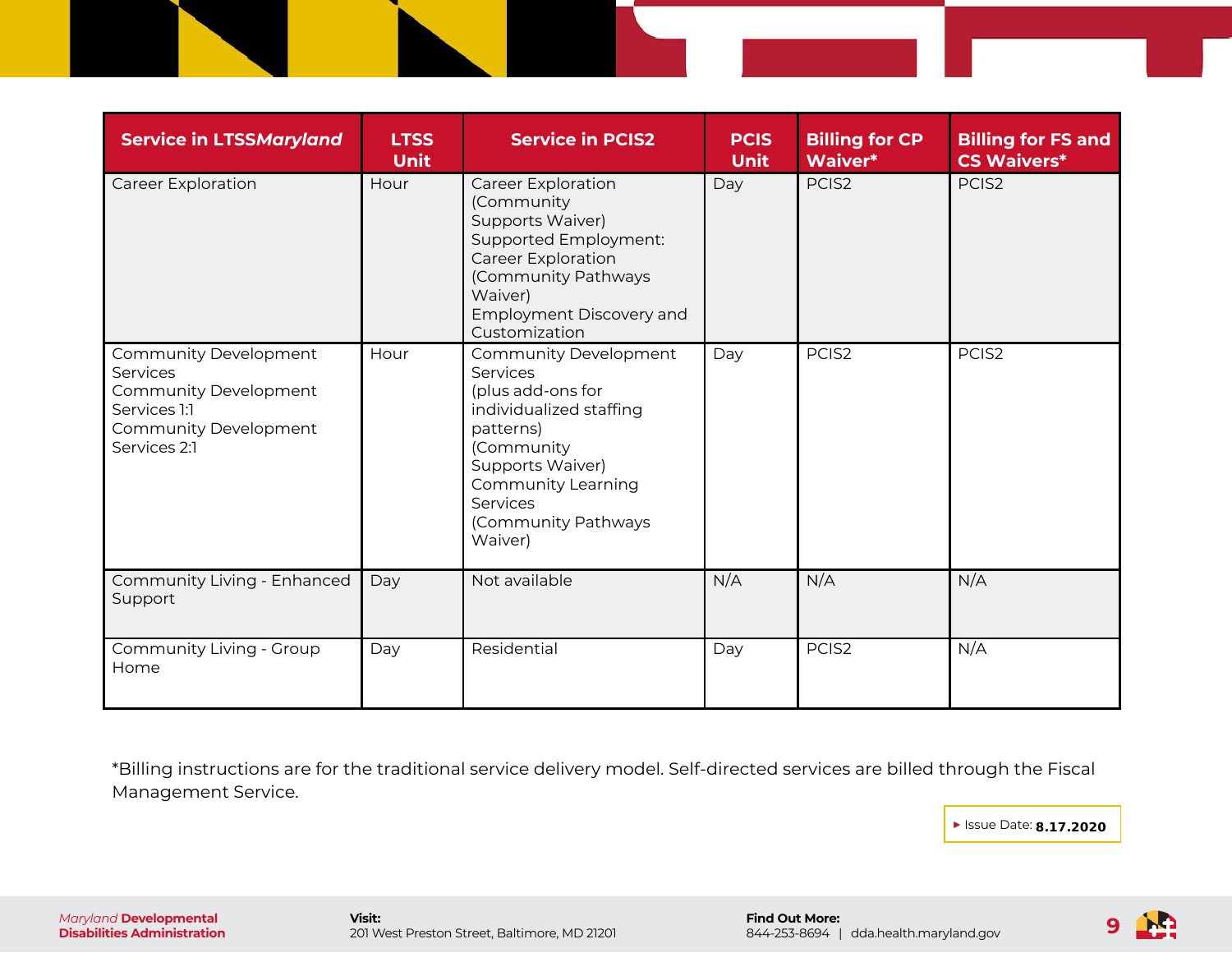| <b>Service in LTSSMaryland</b>                                                                               | <b>LTSS</b><br><b>Unit</b> | <b>Service in PCIS2</b>                                                                      | <b>PCIS</b><br><b>Unit</b> | <b>Billing for CP</b><br>Waiver*                                   | <b>Billing for FS and</b><br><b>CS Waivers*</b>        |
|--------------------------------------------------------------------------------------------------------------|----------------------------|----------------------------------------------------------------------------------------------|----------------------------|--------------------------------------------------------------------|--------------------------------------------------------|
| Co-Worker Supports                                                                                           | <b>Upper Pay</b><br>Limit  | Not available                                                                                | N/A                        | N/A                                                                | N/A                                                    |
| Day Habilitation Small Group<br>Day Habilitation Large Group<br>Day Habilitation 1:1<br>Day Habilitation 2:1 | Hour                       | Day Habilitation<br>(plus add-ons for<br>individualized staffing<br>patterns)                | Day                        | PCIS <sub>2</sub>                                                  | PCIS <sub>2</sub>                                      |
| Discovery                                                                                                    | Milestone                  | Not available<br>Note: May be deliverable as<br>a component of any<br>Meaningful Day service | N/A                        | N/A                                                                | N/A                                                    |
| <b>Environmental Assessment</b>                                                                              | Milestone                  | <b>Environmental Assessment</b>                                                              | Milestone                  | CP Non-FPS<br>Invoice/1500<br>Forms or<br>Electronic<br>Submission | PCIS2 Invoice/1500<br>Form or Electronic<br>Submission |
| <b>Environmental Modification</b>                                                                            | Upper<br>Payment<br>Limit  | <b>Environmental Modification</b>                                                            | Upper<br>Payment<br>Limit  | CP Non-FPS<br>Invoice/1500<br>Forms or<br>Electronic<br>Submission | PCIS2 Invoice/1500<br>Form or Electronic<br>Submission |
| Family and Peer Mentoring<br>Supports                                                                        | Hour                       | Family and Peer Mentoring<br>Supports                                                        | Hour                       | CP Non-FPS<br>Invoice/1500<br>Forms or<br>Electronic<br>Submission | PCIS2 Invoice/1500<br>Form or Electronic<br>Submission |

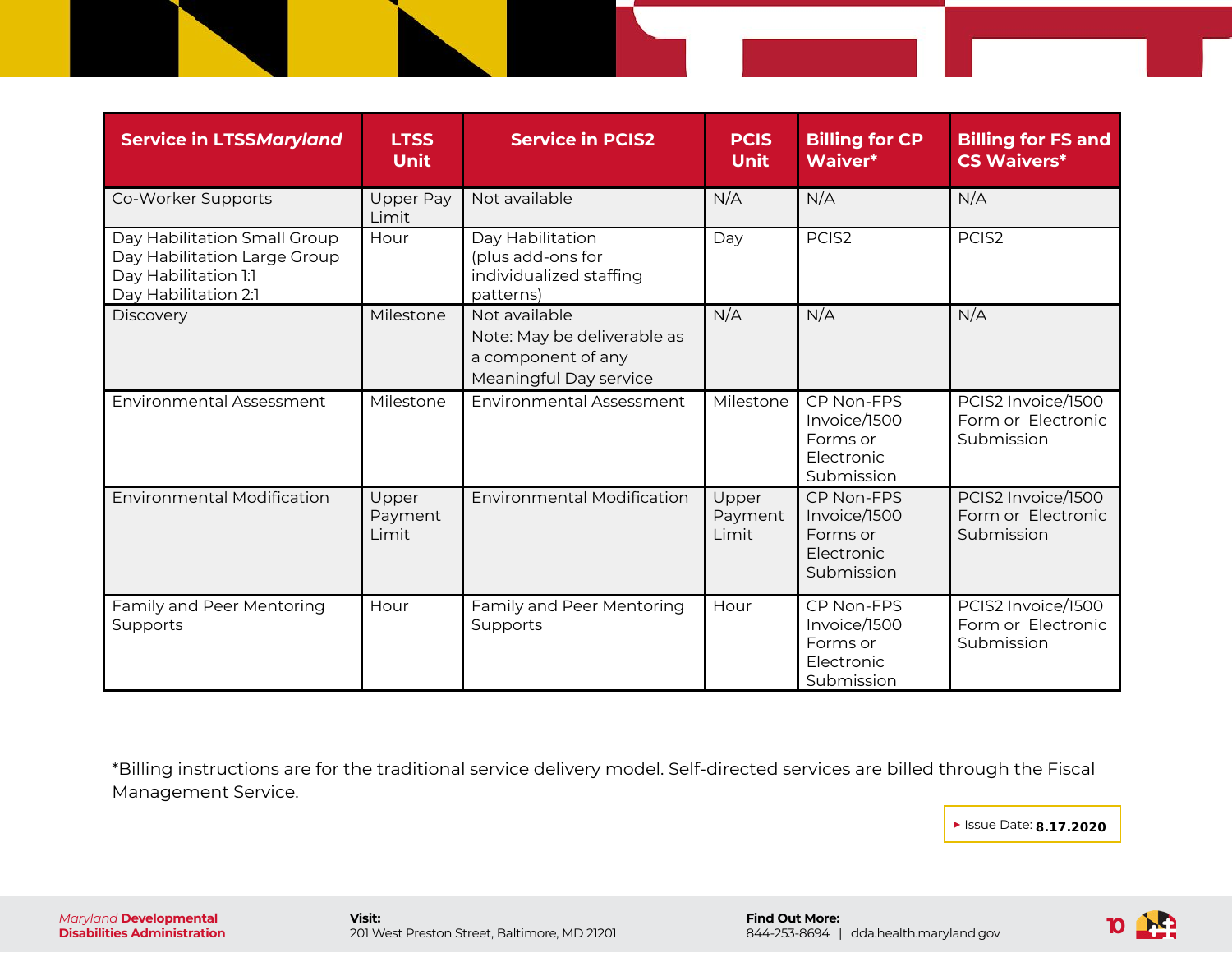| <b>Service in LTSSMaryland</b>                                                                        | <b>LTSS</b><br><b>Unit</b> | <b>Service in PCIS2</b>                                                                                | <b>PCIS</b><br><b>Unit</b> | <b>Billing for CP</b><br>Waiver*                                   | <b>Billing for FS and</b><br><b>CS Waivers*</b>        |
|-------------------------------------------------------------------------------------------------------|----------------------------|--------------------------------------------------------------------------------------------------------|----------------------------|--------------------------------------------------------------------|--------------------------------------------------------|
| Family Caregiver Training and<br>Empowerment                                                          | Upper<br>Payment<br>Limit  | <b>Family Caregiver Training</b><br>and Empowerment                                                    | Upper<br>Payment<br>Limit  | CP Non-FPS<br>Invoice/1500<br>Forms or<br>Electronic<br>Submission | PCIS2 Invoice/1500<br>Form or Electronic<br>Submission |
| Follow Along Supports                                                                                 | Month                      | Not available<br>Note: May be deliverable as<br>a component of Supported<br><b>Employment services</b> | N/A                        | N/A                                                                | N/A                                                    |
| <b>Housing Support Services</b>                                                                       | Hour                       | <b>Housing Support Services</b>                                                                        | Hour                       | CP Non-FPS<br>Invoice/1500<br>Forms or<br>Electronic<br>Submission | PCIS2 Invoice/1500<br>Form or Electronic<br>Submission |
| Individual and Family Directed<br>Goods & Services -<br><b>Staff Recruitment &amp;</b><br>Advertising | Upper<br>Payment<br>Limit  | Individual and Family<br>Directed Goods & Services -<br><b>Staff Recruitment &amp;</b><br>Advertising  | Upper<br>Payment<br>Limit  | Self-Directed<br>Service - FMS                                     | Self-Directed<br>Service - FMS                         |
| Individual and Family Directed<br>Goods & Services                                                    | Upper<br>Payment<br>Limit  | Individual and Family<br><b>Directed Goods &amp; Services</b>                                          | Upper<br>Payment<br>Limit  | Self-Directed<br>Service - FMS                                     | Self-Directed<br>Service - FMS                         |
| Job Development                                                                                       | Hour                       | Not available<br>Note: May be deliverable as<br>a component of any<br>Meaningful Day service           | N/A                        | N/A                                                                | N/A                                                    |

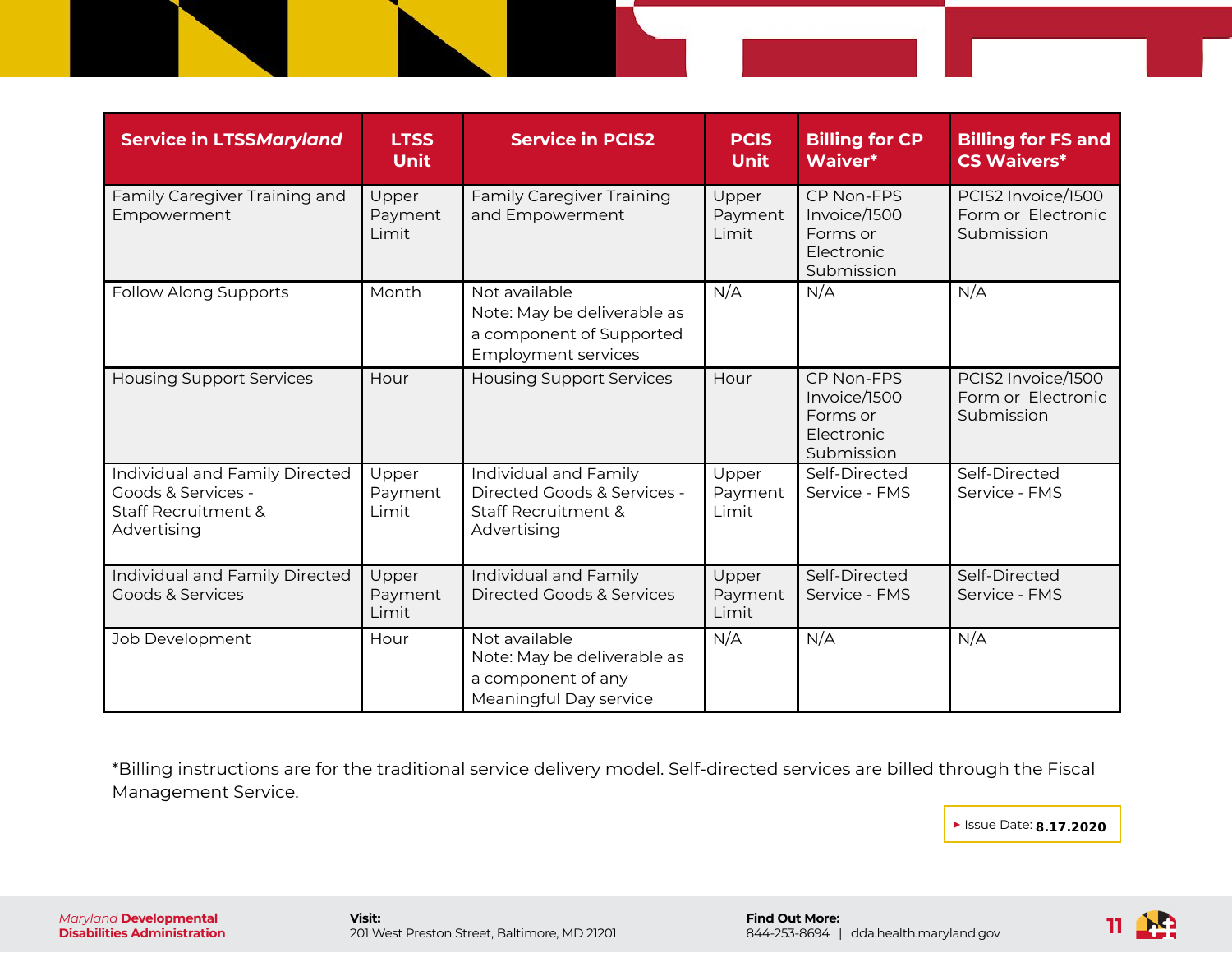| <b>Service in LTSSMaryland</b>                       | <b>LTSS</b><br><b>Unit</b> | <b>Service in PCIS2</b>                                 | <b>PCIS</b><br><b>Unit</b> | <b>Billing for CP</b><br>Waiver*                                   | <b>Billing for FS and</b><br><b>CS Waivers*</b>        |
|------------------------------------------------------|----------------------------|---------------------------------------------------------|----------------------------|--------------------------------------------------------------------|--------------------------------------------------------|
| Live In Caregiver Supports                           | Upper<br>Payment<br>Limit  | Live In Caregiver Supports                              | Upper<br>Payment<br>Limit  | CP Non-FPS<br>Invoice/1500<br>Forms or<br>Electronic<br>Submission | N/A                                                    |
| Nursing - Nurse Case<br>Management and Delegation    | 15 Minutes                 | Nursing - Nurse Case<br>Management and<br>Delegation    | 15<br>Minutes              | CP Non-FPS<br>Invoice/1500<br>Forms or<br>Electronic<br>Submission | PCIS2 Invoice/1500<br>Form or Electronic<br>Submission |
| Nursing - Nurse Consultation<br>(only Self-Directed) | 15 Minutes                 | Nursing - Nurse<br>Consultation (only<br>Self-Directed) | 15<br><b>Minutes</b>       | Self-Directed<br>Service - FMS                                     | Self-Directed<br>Service - FMS                         |
| Nursing - Nurse Health Case<br>Management            | 15 Minutes                 | Nursing - Nurse Health Case<br>Management               | 15<br>Minutes              | CP Non-FPS<br>Invoice/1500<br>Forms or<br>Electronic<br>Submission | PCIS2 Invoice/1500<br>Form or Electronic<br>Submission |
| On-going Job Supports                                | Hour                       | Supported Employment                                    | Day                        | PCIS <sub>2</sub>                                                  | PCIS <sub>2</sub>                                      |
| Participant Education,<br>Training, and Advocacy     | Upper<br>Payment<br>Limit  | Participant Education,<br>Training, and Advocacy        | Upper<br>Payment<br>Limit  | CP Non-FPS<br>Invoice/1500<br>Forms or<br>Electronic<br>Submission | PCIS2 Invoice/1500<br>Form or Electronic<br>Submission |
| Personal Supports                                    | 15 Minutes                 | <b>Personal Supports</b>                                | 15<br>Minutes              | PCIS <sub>2</sub>                                                  | PCIS <sub>2</sub>                                      |

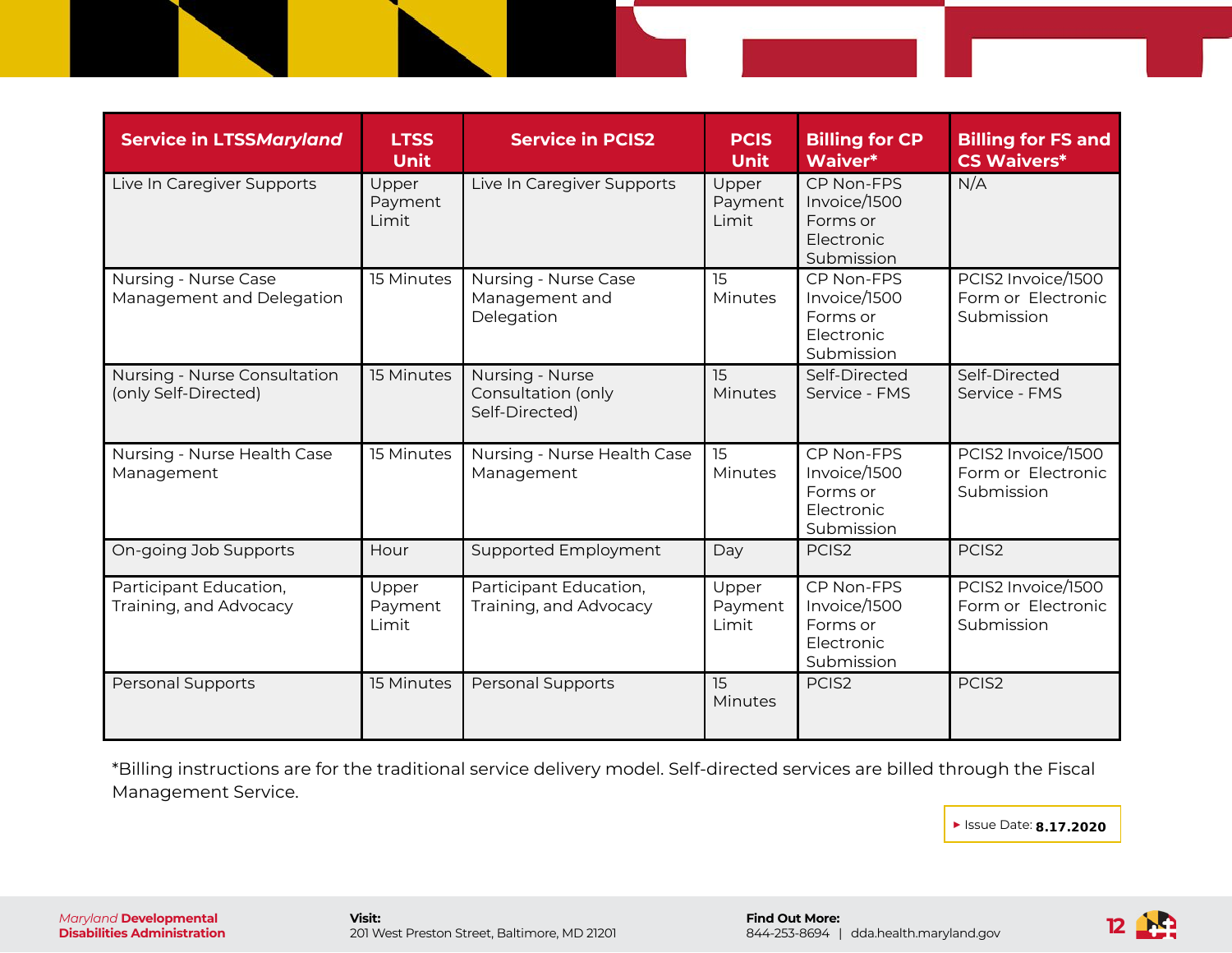| <b>Service in LTSSMaryland</b>          | <b>LTSS</b><br><b>Unit</b> | <b>Service in PCIS2</b>                                                                | <b>PCIS</b><br><b>Unit</b> | <b>Billing for CP</b><br>Waiver*                                          | <b>Billing for FS and</b><br><b>CS Waivers*</b>        |
|-----------------------------------------|----------------------------|----------------------------------------------------------------------------------------|----------------------------|---------------------------------------------------------------------------|--------------------------------------------------------|
| Personal Supports - Enhanced            | 15 Minutes                 | Not available                                                                          | N/A                        | N/A                                                                       | N/A                                                    |
| <b>Remote Support Services</b>          | Upper<br>Payment<br>Limit  | <b>Remote Support Services</b>                                                         | Upper<br>Payment<br>Limit  | CP Non-FPS<br>Invoice/1500<br>Forms or<br>Electronic<br>Submission        | N/A                                                    |
| Respite Care Services - Camp            | Upper<br>Payment<br>Limit  | Respite Care Services -<br>Camp                                                        | Upper<br>Payment<br>Limit  | CP Non-FPS<br>Invoice/1500<br>Forms or<br>Electronic<br>Submission        | PCIS2 Invoice/1500<br>Form or Electronic<br>Submission |
| Respite Care Services - Day             | Day                        | Respite Care Services - Day                                                            | Day                        | CP Non-FPS<br>Invoice/1500<br>Forms or<br><b>Flectronic</b><br>Submission | PCIS2 Invoice/1500<br>Form or Electronic<br>Submission |
| Respite Care Services - Hour            | Hour                       | Respite Care Services - Hour                                                           | Hour                       | CP Non-FPS<br>Invoice/1500<br>Forms or<br>Electronic<br>Submission        | PCIS2 Invoice/1500<br>Form or Electronic<br>Submission |
| Self-Employment<br>Development Supports | Milestone                  | Not available<br>Note: May be deliverable as<br>a component of Supported<br>Employment | N/A                        | N/A                                                                       | N/A                                                    |

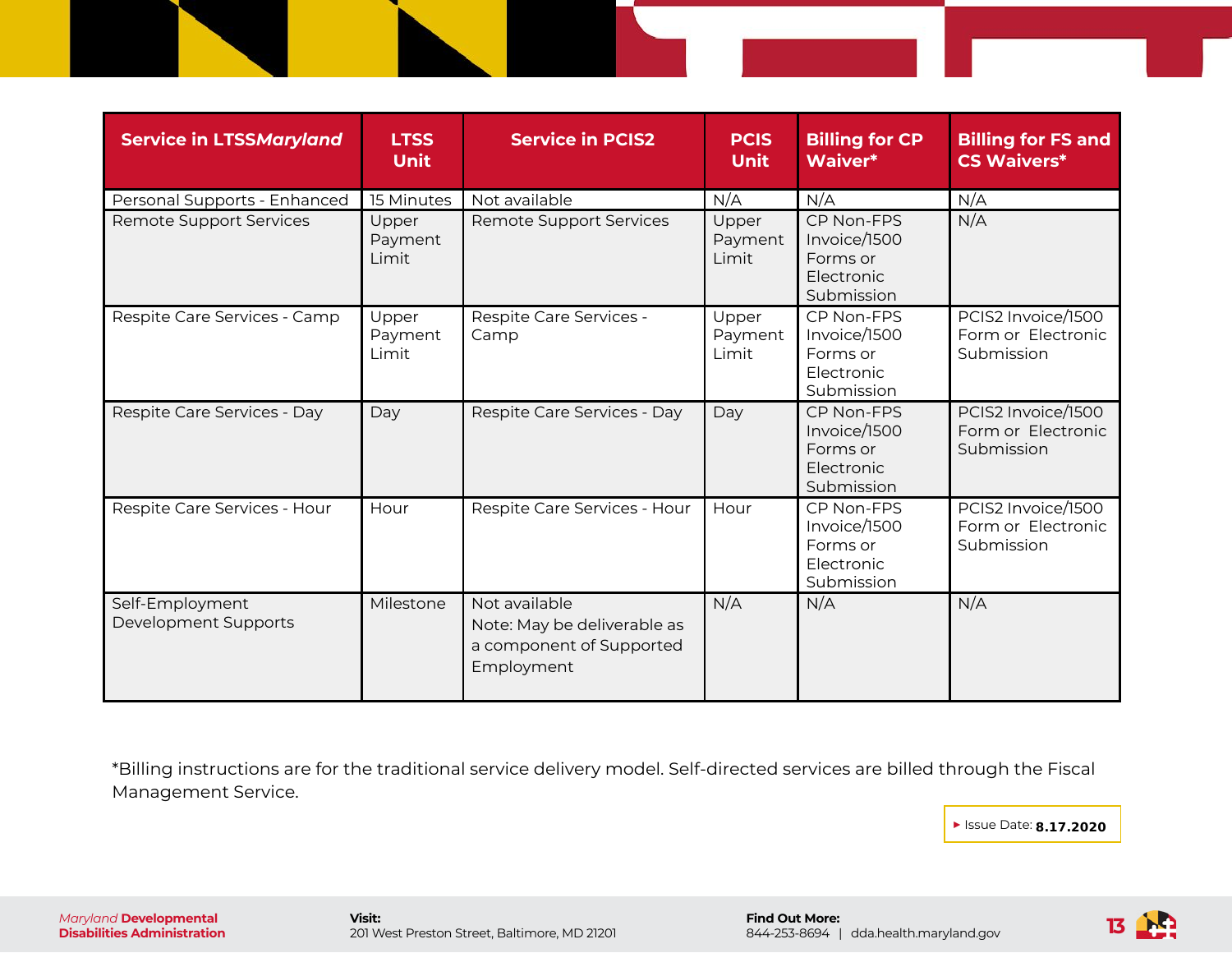| <b>Service in LTSSMaryland</b>  | <b>LTSS</b><br><b>Unit</b> | <b>Service in PCIS2</b>                                           | <b>PCIS</b><br><b>Unit</b> | <b>Billing for CP</b><br>Waiver*                                   | <b>Billing for FS and</b><br><b>CS Waivers*</b>        |
|---------------------------------|----------------------------|-------------------------------------------------------------------|----------------------------|--------------------------------------------------------------------|--------------------------------------------------------|
| Shared Living<br>Levels $1 - 3$ | Month                      | Shared Living - Individual<br>Family Care<br>Levels not available | Month                      | Quarterly<br>Invoice/1500<br>Forms                                 | N/A                                                    |
| Supported Living                | Day                        | Supported Living                                                  | Day                        | CP Non-FPS<br>Invoice/1500<br>Forms or<br>Electronic<br>Submission | N/A                                                    |
| Support Broker                  | Hour                       | Support Broker                                                    | Hour                       | Self-Directed<br>Service - FMS                                     | Self-Directed<br>Service - FMS                         |
| <b>Transition Services</b>      | Upper<br>Payment<br>Limit  | <b>Transition Services</b>                                        | Upper<br>Payment<br>Limit  | CP Non-FPS<br>Invoice/1500<br>Forms or<br>Electronic<br>Submission | N/A                                                    |
| Transportation                  | Upper<br>Payment<br>Limit  | Transportation                                                    | Upper<br>Payment<br>Limit  | CP Non-FPS<br>Invoice/1500<br>Forms or<br>Electronic<br>Submission | PCIS2 Invoice/1500<br>Form or Electronic<br>Submission |
| <b>Vehicle Modification</b>     | Upper<br>Payment<br>Limit  | <b>Vehicle Modification</b>                                       | Upper<br>Payment<br>Limit  | CP Non-FPS<br>Invoice/1500<br>Forms or<br>Electronic<br>Submission | PCIS2 Invoice/1500<br>Form or Electronic<br>Submission |